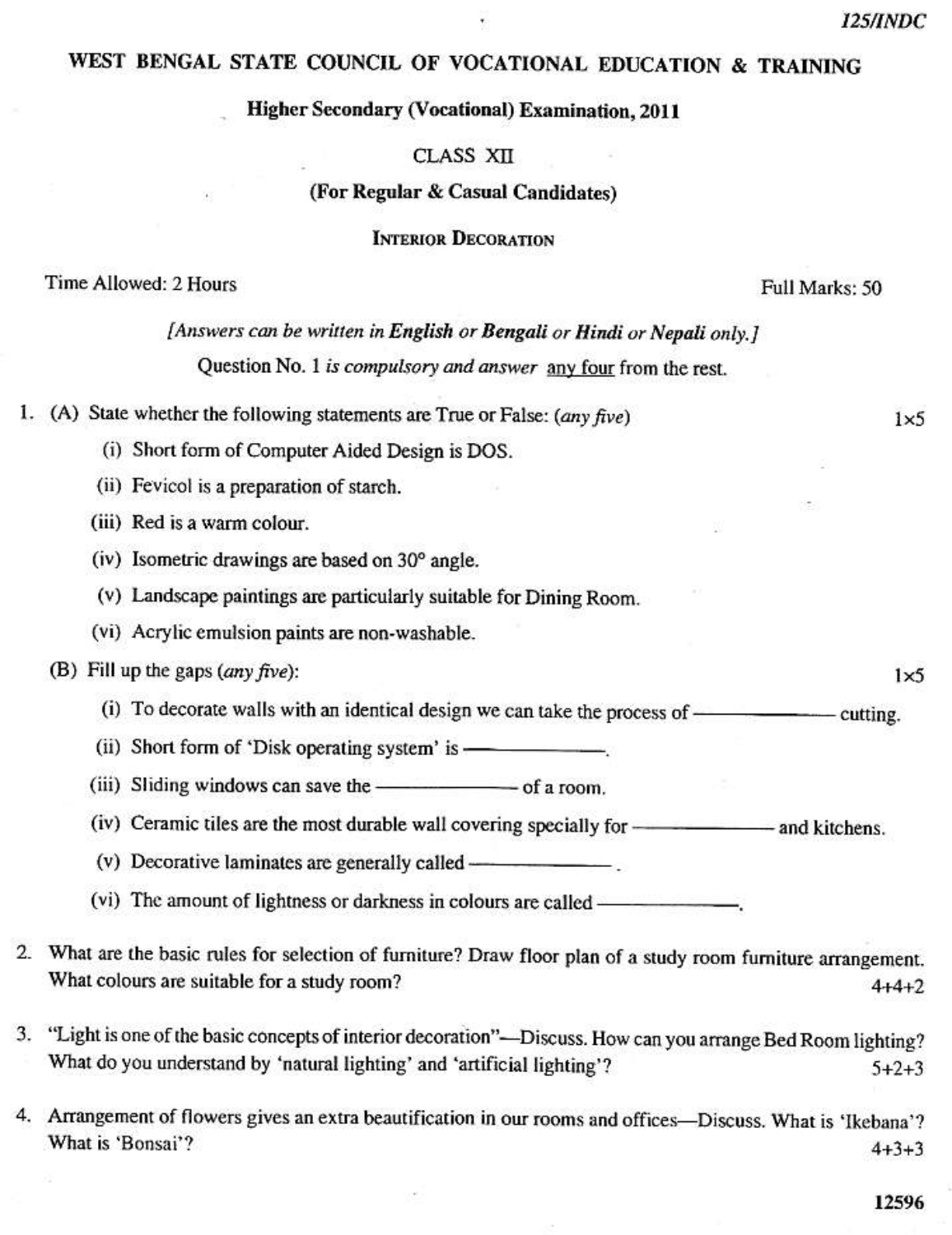- 5. What do you know about 'wood polishing'? What are the ingredients needed to prepare 'wood polish'? What is the function of Methylated spirit in wood polishing?  $4 + 3 + 3$
- 6. What is perspective? What is dimension? Sketch one, two and three dimensions with pencil.  $3 + 2 + 5$
- 7. What is 'Mortar'? Write about the uses of 'Mortar'. What do you know about R.C.C. and P.C.C. cement  $3 + 3 + 4$ concrete?

#### [Bengali Version]

[কেবলমাত্র ৰাংলা অথবা ইংরাজী অথবা হিন্দি অথবা নেপালীতে উত্তর লেখা যাবে।]

#### প্রথম প্রশ্নটির উত্তর দেওয়া আবশ্যিক।

পরবর্তী প্রশ্নগুলির মধ্য থেকে যে কোনো চারটি প্রশ্নের উত্তর দাও।

- (ক) নীচের বিবৃতিগুলি ঠিক অথবা ভুল উল্লেখ কর (যে কোন ৫টি) ঃ  $\geq 1$ 
	- (i) কম্পিউটার এইডেড ডিজাইনের সংক্ষিপ্ত রূপ DOS।
	- (ii) ফেভিকল তৈরী হয় ষ্টার্চ দিয়ে।
	- (iii) 'লাল' একটি উষ্ণ রং।
	- (iv) আইসোমেট্রিক ড্রইং সাধারণতঃ ৩০° কোণ ভিত্তি করে আঁকা হয়।
	- (v) ল্যান্ডস্কেপ পেইন্টিং সবচাইতে ভাল মানায় খাবার ঘরে (Dining Room)।
	- (vi) এ্যাক্রিলিক ইমালশন পেইন্ট ধোয়া যায় না।

(খ) শুন্যস্থান পুরণ কর ঃ (যে কোন ৫টি) ঃ

- \_\_\_\_\_\_\_\_\_ কাস্টিং পদ্ধতিতে যে কোন দেওয়াল একই ধরনের ডিজাইন দিয়ে অলঙ্কৃত করা যায়।  $(i)$  —
- (ii) সংক্ষেপে 'ডিক্স অপারেটিং সিস্টেম'কে বলা হয় ————————।
- (iii) স্লাইডিং জানলা ঘরের –––––––––––––– বাঁচায়।
- ————— বা রান্নাঘরের দেওয়ালে সেরামিক্ টাইলসের ব্যবহার দেওয়ালের পক্ষে ভাল টেকসই কভারিংয়ের  $(iv)$  — কাজ করে।
- (v) ডেকরেটিভ ল্যামিনেটকে সাধারণতঃ  **– – – –** বলা হয়।
- (vi) রংয়ের হান্ধা বা গাঢ় ভাবকে বলা হয় - - - - -
- ২। ঘরের আসবাবপত্র নির্বাচনের মূল নিয়মগুলি লেখ। পড়ার ঘরের (স্টাডি রুম) আসবাবপত্রের অবস্থান সহ মেঝের পরিকল্পনা আঁক। পডার ঘরের পক্ষে উপযুক্ত রংগুলি কি কি?  $8 + 8 + 3$

 $5x$ 

 $5x$